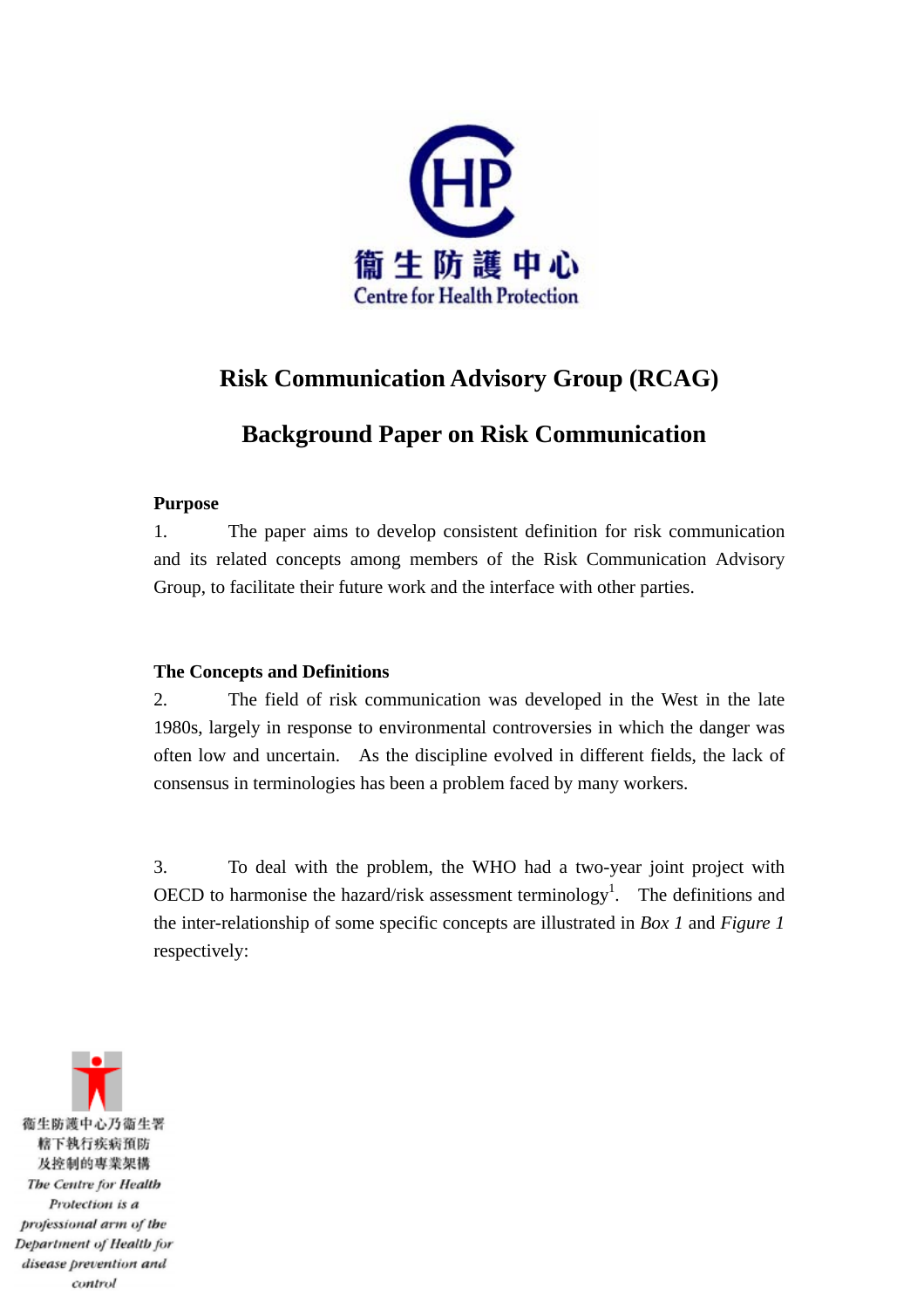*Box 1. Definitions of terms* 

| <b>Terms</b>         | <b>Definitions</b>                                                                     |
|----------------------|----------------------------------------------------------------------------------------|
| <b>Hazard</b>        | Inherent property of an agent or situation having the potential to cause adverse       |
|                      | effects when an organism, system or (sub) population is exposed to that agent.         |
| <b>Risk</b>          | The probability of an adverse effect in an organism, system or (sub) population        |
|                      | caused under specified circumstances by exposure to an agent.                          |
| <b>Risk Analysis</b> | A process for controlling situations where an organism, system or (sub) population     |
|                      | could be exposed to a hazard.                                                          |
|                      | The Risk Analysis process consists of three components: (i) risk assessment, (ii)      |
|                      | risk management and (iii) risk communication.                                          |
| i. Risk              | A process intended to calculate or estimate the risk to a given target organism,       |
| <b>Assessment</b>    | system or (sub)population, including the identification of attendant uncertainties,    |
|                      | following exposure to a particular agent, taking into account the inherent             |
|                      | characteristics of the agent of concern as well as the characteristics of the specific |
|                      | target system.                                                                         |
| ii. Risk             | Decision-making process involving considerations of political, social, economic,       |
| <b>Management</b>    | and technical factors with relevant risk assessment information relating to a hazard   |
|                      | so as to develop, analyse, and compare regulatory and non-regulatory options and       |
|                      | to select and implement appropriate regulatory response to that hazard.                |
| iii. Risk            | Interactive exchange of information about (health or environmental) risks among        |
| Communication        | risk assessors, managers, news media, interested groups and the general public.        |

Risk Analysis Framework *Figure 1.* 





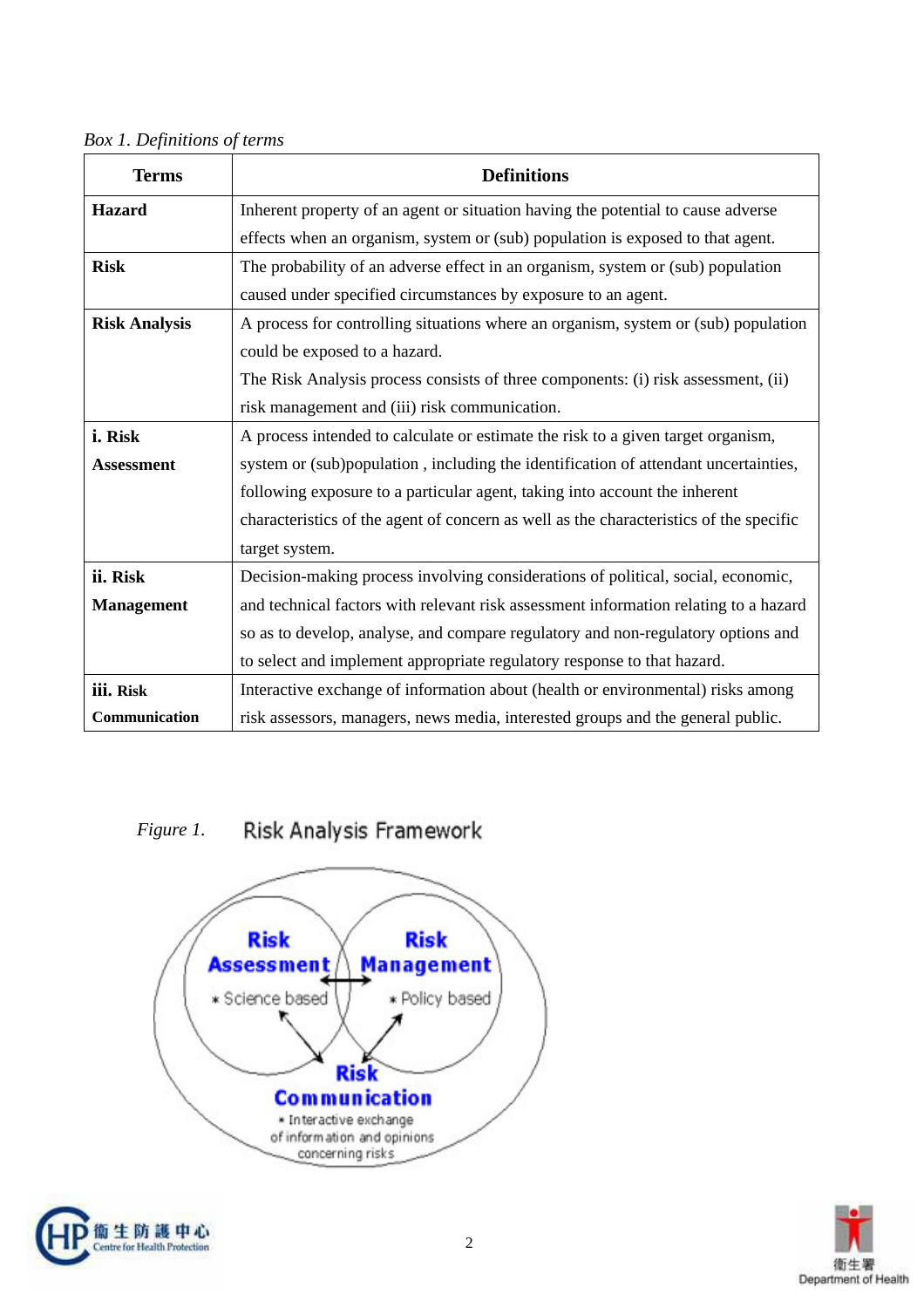4. Risk communication is an interactive process. It has been observed that an unintended disclosure of risk can cause public alarm totally disproportional to the probability to cause harm. Two questions are to be dealt with in the ensuing paragraphs, the first one focuses on public perception on "why some risks cause more alarm or anxiety than others", and the second is about factors affecting media attention on "why some stories trigger the media more readily than the others".

#### Risk Perception

5. From the angle of the public perception, the degree of risk (or the probability of the hazard causing harm) is far from the sole factor causing public alarm. This is a well-researched area<sup>2,3</sup>, and some established 'fright factors' are summarized in *Box 2*.

#### *Box 2. Fright factors*

| Risks are generally more worrying (and less acceptable) if perceived:                |  |  |
|--------------------------------------------------------------------------------------|--|--|
| 1. to be <b>involuntary</b> (e.g. exposure to pollution) rather than voluntary (e.g. |  |  |
| dangerous sports or smoking)                                                         |  |  |
| 2. as inequitably distributed (some benefit while others suffer the                  |  |  |
| consequences)                                                                        |  |  |
| 3. as <b>inescapable</b> by taking personal precautions.                             |  |  |
| 4. to arise from an <b>unfamiliar or novel</b> source                                |  |  |
| 5. to result from man-made, rather than natural sources                              |  |  |
| 6. to cause hidden and irreversible damage, e.g. through onset of illness            |  |  |
| many years after exposure                                                            |  |  |
| 7. to pose some particular danger to small children or pregnant women or             |  |  |
| more generally to future generations                                                 |  |  |
| 8. to threaten a form of death (or illness/injury) arousing <b>particular dread</b>  |  |  |
| 9. to damage identifiable rather than anonymous victims                              |  |  |
| 10. to be poorly understood by science                                               |  |  |
| 11. as subject to <b>contradictory statements</b> from responsible sources (or, even |  |  |
| worse, from the same source).                                                        |  |  |
|                                                                                      |  |  |



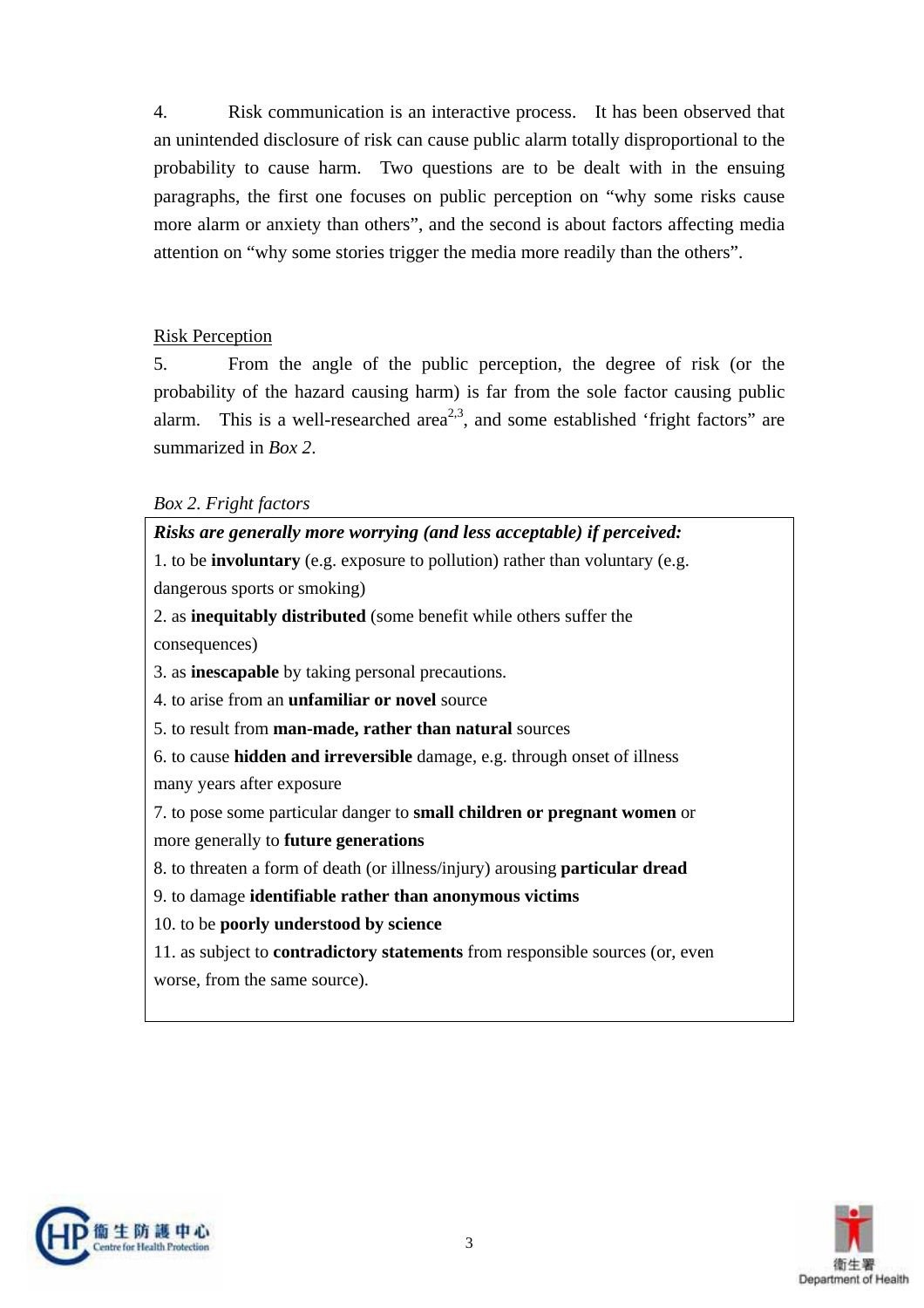## Media Triggers

6. There are also researches on why some particular stories about health risks "take off" spectacularly<sup>2,3</sup>. Alongside the aforementioned fright factors, the media triggers shown in *Box 3* provide additional indicators.

### *Box 3. Media triggers*

| A possible risk to public health is more likely to become a major story if the           |  |
|------------------------------------------------------------------------------------------|--|
| following are prominent or can readily be made to become so:                             |  |
| 1. Questions of <b>blame</b>                                                             |  |
| 2. Alleged secrets and attempted "cover-ups"                                             |  |
| 3. " <b>Human interest</b> " through identifiable heroes, villains, dupes, etc. (as well |  |
| as victims)                                                                              |  |
| 4. Links with existing high-profile issues or personalities                              |  |
| 5. Conflict                                                                              |  |
| 6. Signal value: the story as a portent of further ills <i>("What next?")</i>            |  |
| 7. Many people exposed to the risk, even if at low levels ("It could be                  |  |
| you.''.                                                                                  |  |
| 8. Strong <b>visual impact</b> (e.g. pictures of suffering)                              |  |
| 9. Links to sex and/or crime                                                             |  |
|                                                                                          |  |

7. Guidelines on good practices for risk communication have been produced by different authorities. Among them, the U.S. Environmental Protection Agency has published seven cardinal rules of risk communication<sup>4</sup>, which has been widely quoted. It is recapitulated in *Box 4*.

*Box 4. Seven Cardinal Rules of Risk Communication* 

*Seven Cardinal Rules of Risk Communication*  **by Vincent T. Covello and Frederick W. Allen**

## 1. **Accept and involve the public as a partner.**

Your goal is to produce an informed public, not to defuse public concerns or replace actions.

## 2. **Plan carefully and evaluate your efforts.**

Different goals, audiences, and media require different actions.



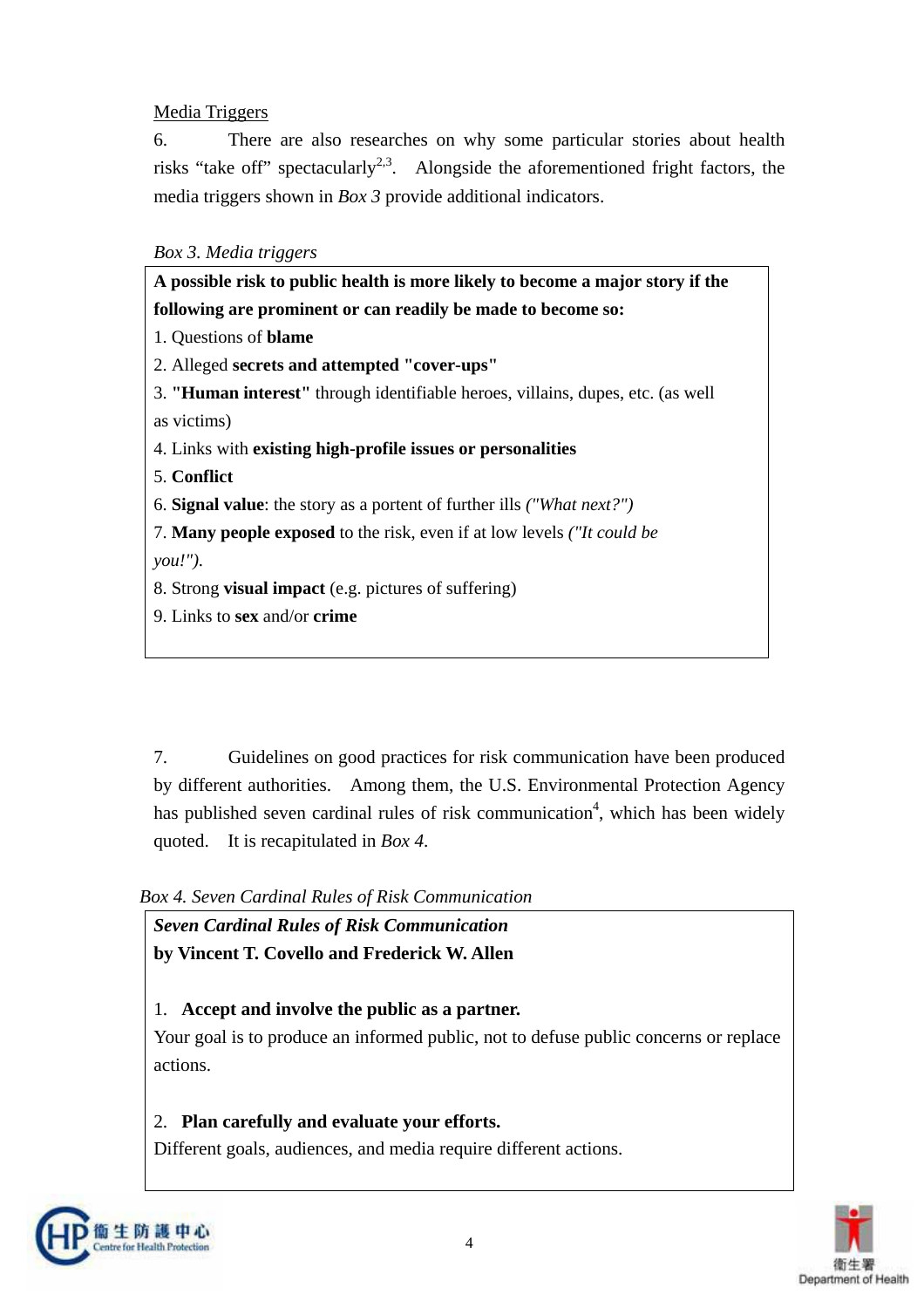## 3. **Listen to the public's specific concerns.**

People often care more about trust, credibility, competence, fairness, and empathy than about statistics and details.

## 4. **Be honest, frank, and open.**

Trust and credibility are difficult to obtain; once lost, they are almost impossible to regain.

## 5. **Work with other credible sources.**

Conflicts and disagreements among organizations make communication with the public much more difficult.

## 6. **Meet the needs of the media.**

The media are usually more interested in politics than risk, simplicity than complexity, danger than safety.

## 7. **Speak clearly and with compassion.**

Never let your efforts prevent your acknowledging the tragedy of an illness, injury, or death. People can understand risk information, but they may still not agree with you; some people will not be satisfied.

## **Risk Communication Structure within CHP**

8. The Risk Communication Advisory Group is part and parcel of the CHP's initiatives to engage professionals and experts in its advisory structure, and members will facilitate channels for risk communication to the public. It is advisable that the Group reaches consensus over key concepts and definitions in relation to risk communication.

9. Related to the consensus-building with other relevant stakeholders, the Group will work closely with other parties with a special relevance to risk communication. Examples of the related parties within the Department of Health are Information and Public Relations Unit, Emergency Response and Information Branch and the Programme Management and Professional Development Branch under CHP, and some newly-formed working groups including CHP Publicity Working Group, and the Emergencies Preparedness Planning Committee. Another